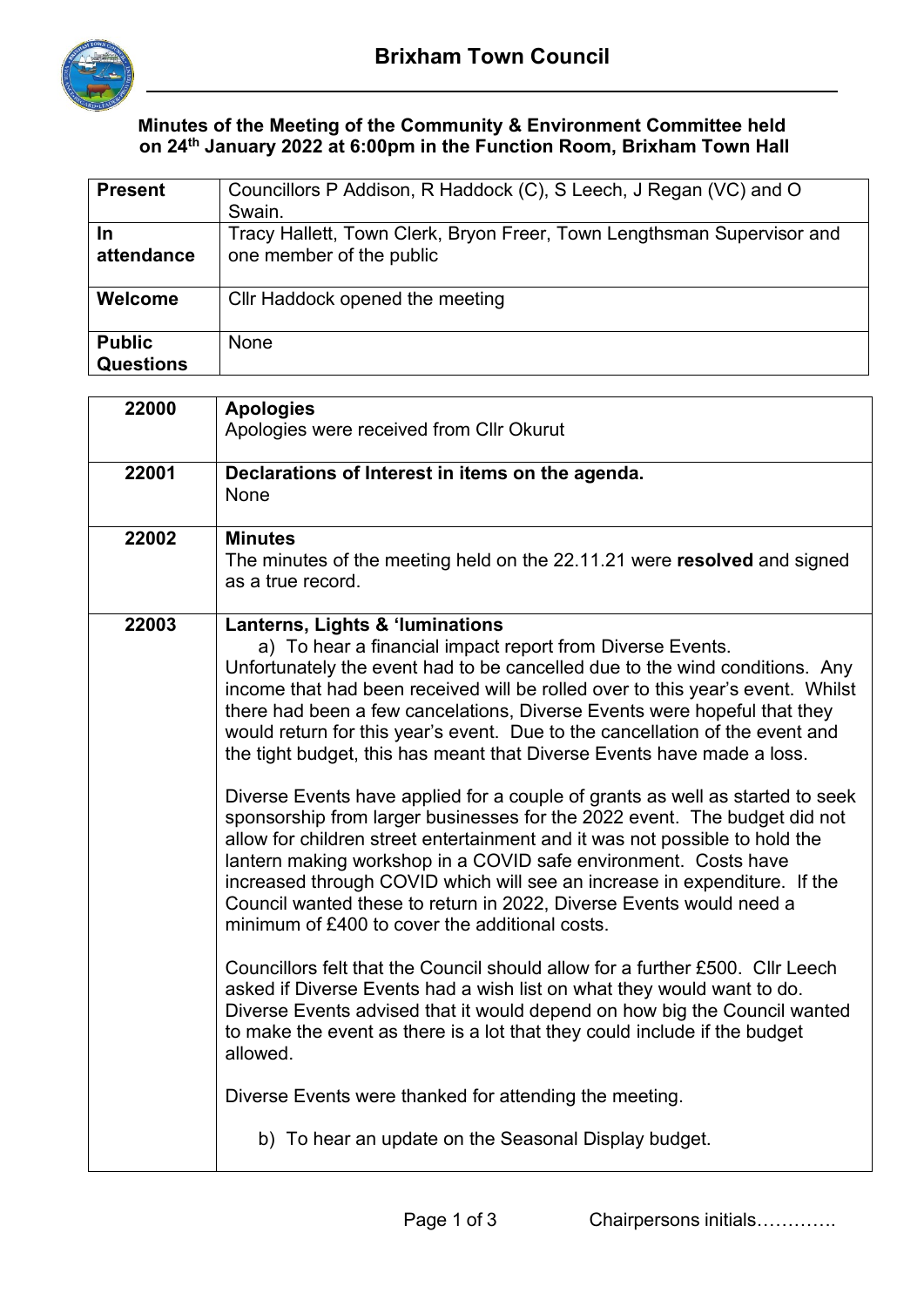|       | It was resolved to order two Christmas trees for Christmas 2022 from the<br>unspent budget with the balance to be held in ear marked reserves.                                                                                                                                                                                                                                                                                                                                                                                                                                                                                                                                                            |  |  |  |  |
|-------|-----------------------------------------------------------------------------------------------------------------------------------------------------------------------------------------------------------------------------------------------------------------------------------------------------------------------------------------------------------------------------------------------------------------------------------------------------------------------------------------------------------------------------------------------------------------------------------------------------------------------------------------------------------------------------------------------------------|--|--|--|--|
|       | Cllrs were advised that Diverse Events were currently running at a loss for<br>the 2021 event, but had only submitted an invoice for the 50% of the<br>budgeted costs. Cllrs agreed that Diverse Events should submit an invoice<br>to cover their loss.                                                                                                                                                                                                                                                                                                                                                                                                                                                  |  |  |  |  |
| 22004 | In Bloom                                                                                                                                                                                                                                                                                                                                                                                                                                                                                                                                                                                                                                                                                                  |  |  |  |  |
|       | Members considered the recommendations as shown in report 03-2022.                                                                                                                                                                                                                                                                                                                                                                                                                                                                                                                                                                                                                                        |  |  |  |  |
|       | It was resolved that the Town Council:<br>hosts an annual celebration ceremony to recognise achievements,<br>$\bullet$<br>present certificates and awards, say 'thank you' to participants and<br>volunteers. The Ceremony should include refreshments such as tea,<br>coffee and cake;<br>Provide administrative support to Brixham in Bloom, subject to sufficient<br>$\bullet$<br>staffing levels;<br>Should rescind the decision to install a permanent Gold sign at the<br>$\bullet$<br>entrance to Churston Farm Shop and instead erect it at the Town Hall<br>with funds coming from the Community Recovery fund. Location should<br>allow for additional signs for possible awards in the future. |  |  |  |  |
|       | Compile photographic evidence for the portfolio;<br>$\bullet$                                                                                                                                                                                                                                                                                                                                                                                                                                                                                                                                                                                                                                             |  |  |  |  |
|       | Provide a room and refreshments for the morning 'Big Welcome' event;<br>$\bullet$                                                                                                                                                                                                                                                                                                                                                                                                                                                                                                                                                                                                                         |  |  |  |  |
| 22005 | Watering floral displays, a review. Report 60-2021<br>Councillors discussed the recommendations and raised caution for holding<br>stagnant water in the water butts. Councillors were keen to investigate rain<br>water harvesting in more detail to facilitate businesses in Middle Street being<br>more self-sufficient. Other changes should include the introduction in<br>changes to the floral displays, for example the matting and compost used.                                                                                                                                                                                                                                                  |  |  |  |  |
| 22006 | Lengthsmen<br>a) To discuss and consider a report on works completed for the period<br>15th November 2021 to 10th January 2022.<br>Councillors noted the works and had an opportunity to ask the Town<br>Lengthsman Supervisor questions. Councillors thanks both the Town<br>Lengthsman for their work. Cllr Addison advised that he was aware of a<br>company that is interested in sponsoring the telephone box at Pillar Avenue<br>and he was asked to provide details to the Clerk.<br>b) To review the 2021-22 budget.                                                                                                                                                                              |  |  |  |  |
|       | The budget was noted.                                                                                                                                                                                                                                                                                                                                                                                                                                                                                                                                                                                                                                                                                     |  |  |  |  |
| 22007 | <b>Civic Award Policy</b><br>Members considered changes to the Civic Policy and resolved to accept the<br>changes. It was further resolved that the Civic Awards should take place at<br>the same annual celebration as the In Bloom event.                                                                                                                                                                                                                                                                                                                                                                                                                                                               |  |  |  |  |
| 22008 | Website                                                                                                                                                                                                                                                                                                                                                                                                                                                                                                                                                                                                                                                                                                   |  |  |  |  |
|       | Councillors agreed that there was a need to have a complete refresh of the<br>Council website. It was resolved that the Clerk can continue to carry out her                                                                                                                                                                                                                                                                                                                                                                                                                                                                                                                                               |  |  |  |  |